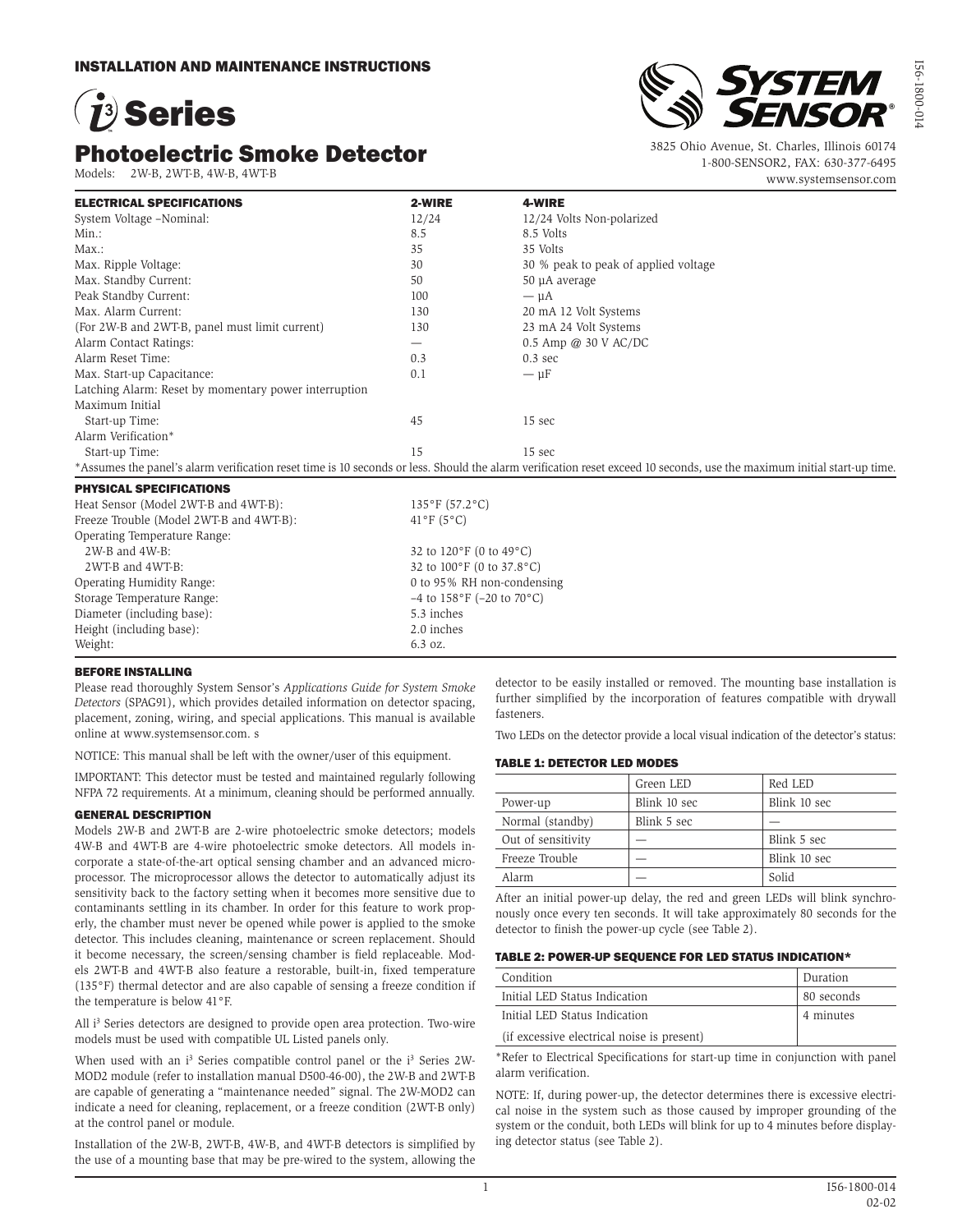After power-up has completed and the detector is functioning normally within its listed sensitivity range, the green LED blinks once every five seconds. If the detector is in need of maintenance because its sensitivity has shifted outside the listed limits, the red LED blinks once every five seconds. When the detector is in the alarm mode, the red LED latches on. The LED indication must not be used in lieu of the tests specified under Testing. In a freeze trouble condition, the red LED will blink once every 10 seconds. (See Table 1.)

To measure the detector's sensitivity, the i<sup>3</sup> Series Model SENS-RDR Infrared Sensitivity Reader tool should be used. (See Figure 4.)

Models 2W-B and 2WT-B also include an output that allows an optional Model RA100Z Remote Annunciator to be connected.

#### MOUNTING

Each i<sup>3</sup> Series detector is supplied with a mounting base that can be mounted:

- 1. To a single gang box, or
- 2. To a 31⁄2-inch or 4-inch octagonal box, or
- 3. To a 4-inch square box with a plaster ring, or
- 4. Direct mount or to ceiling using drywall fasteners. (See Figure 2.)

#### FIGURE 1: MOUNTING OF DETECTOR



S0121-00

The i<sup>3</sup> Series heads and bases are keyed so that a 2-wire head will only mount to a 2-wire base, and a 4-wire head will only mount to a 4-wire base. The heads and bases are clearly identified as either 2-wire or 4-wire. When mounting the i<sup>3</sup> Series, ensure that the head is mounted to the correct base.

#### TAMPER-RESISTANT FEATURE

The i<sup>3</sup> Series detectors include a tamper-resistant feature that prevents removal from the mounting base without the use of a tool. To engage the tamper-resistant feature, cut the small plastic tab located on the mounting base (Figure 2), and then install the detector. To remove the detector from the base once it has been made tamper resistant, use a small screwdriver to depress the square tamper release tab, located on the skirt of the mounting base, and turn the detector counterclockwise.

#### FIGURE 2: TAMPER-RESISTANT FEATURE



#### DO NOT INSTALL DETECTORS IN THE FOLLOWING AREAS:

- In or near areas where particles of combustion are normally present such as kitchens; in garages (vehicle exhaust); near furnaces, hot water heaters, or gas space heaters.
- In very cold or very hot areas.
- In wet or excessively humid areas, or next to bathrooms with showers.
- In dusty, dirty, or insect-infested areas.
- Near fresh air inlets or returns or excessively drafty areas. Air conditioners, heaters, fans, and fresh air intakes and returns can drive smoke away from the detector.

Consult NFPA 72, the local Authority Having Jurisdiction (AHJ), and/or applicable codes for specific information regarding the spacing and placement of smoke detectors.

# **ACAUTION**

Smoke detectors are not to be used with detector guards unless the combination has been evaluated and found suitable for that purpose.

#### WIRING INSTALLATION GUIDELINES

All wiring must be installed in compliance with the National Electrical Code, applicable state and local codes, and any special requirements of the local Authority Having Jurisdiction.

Proper wire gauges should be used. The conductors used to connect smoke detectors to the alarm control panel and accessory devices should be colorcoded to reduce the likelihood of wiring errors. Improper connections can prevent a system from responding properly in the event of a fire.

The screw terminals in the mounting base will accept 14–22 gauge wire. For best system performance, all wiring should be installed in separate grounded conduit; do not mix fire alarm system wiring in the same conduit as any other electrical wiring. Twisted pair may be used to provide additional protection against extraneous electrical interference.

Wire connections are made by stripping approximately 1⁄4-inch of insulation from the end of the feed wire, inserting it into the proper base terminal, and tightening the screw to secure the wire in place.

#### TWO-WIRE COMPATIBILITY

System Sensor two-wire smoke detectors are marked with a compatibility identifier located on the label on the back of the product. For two-wire models 2W-B and 2WT-B, connect detectors only to compatible alarm control panels as identified by System Sensor's compatibility chart. This chart contains the current list of detectors and UL Listed compatible control units. A copy of this list is available from System Sensor upon request.

#### WIRING DIAGRAMS

#### FIGURE 3A: WIRING DIAGRAM, 2W-B AND 2WT-B



#### FIGURE 3B: WIRING DIAGRAM, 4W-B AND 4WT-B

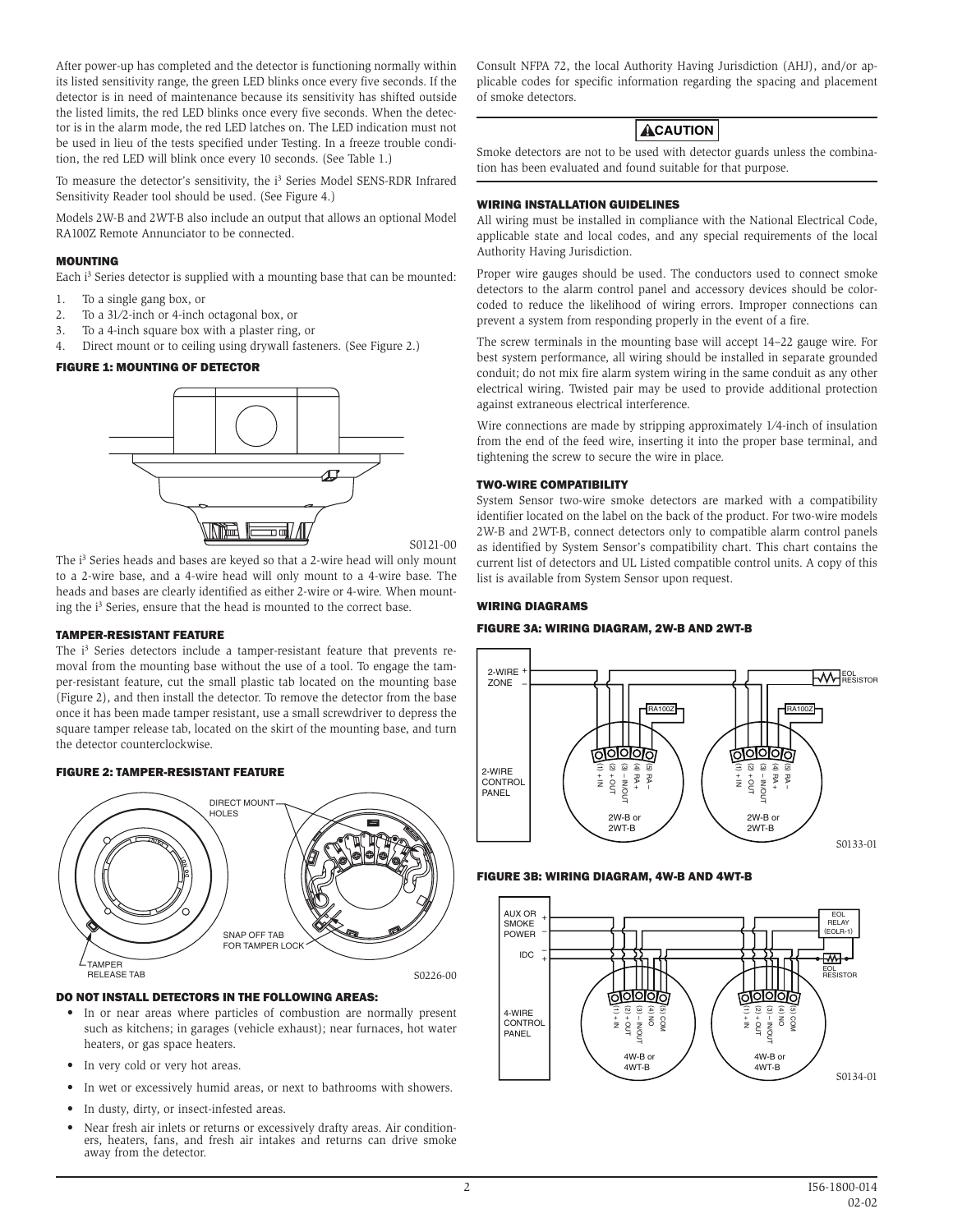#### 2-WIRE I3 DETECTOR WIRED IN STYLE D CONFIGURATION:

## **ACAUTION**

Any 2-wire i<sup>3</sup> smoke detector (2W-B, 2WT-B, 2WTA-B, or 2WTR-B) wired in the Style D initiating device circuit (IDC) configuration requires the use of a 2W-MOD2 module. This is because fire alarm control panels vary by manufacturer on the implementation of Style D circuits. Therefore, the only way to insure proper operation of 2-wire i<sup>3</sup> smoke detectors (2W-B, 2WT-B, 2WTA-B, or 2WTR-B) on Style D IDC's is to use a 2W-MOD2 module. Refer to the 2W-MOD2 installation manual, document D500-46-00, for Style D wiring diagrams. The 2W-MOD2 installation manual may be downloaded from the System Sensor web site at www.systemsensor.com.

#### INSTALLATION

# **AWARNING**

Remove power from alarm control unit or initiating device circuits before installing detectors.

NOTE: To install units so that corresponding LEDs are lined up, refer to the "Green LED" indicator on the base.

- 1. Wire the mounting base screw terminals per Figure 3a or Figure 3b, as applicable.
- 2. Place detector on the base and rotate clockwise. The detector will drop into the base and lock into place with a "click".
- 3. After all detectors have been installed, apply power to the alarm control unit.
- 4. Test each detector as described in Testing.
- 5. Reset all the detectors at the alarm control unit.
- 6. Notify the proper authorities that the system is in operation.

# **ACAUTION**

Dust covers are an effective way to limit the entry of dust into the smoke detector sensing chamber. However, they may not completely prevent airborne dust particles from entering the detector. Therefore, System Sensor recommends the removal of detectors before beginning construction or other dust producing activity. When returning the system to service, be sure to remove the dust covers from any detectors that were left in place during construction.

#### **TESTING**

Detectors must be tested after installation and following maintenance.

NOTE: Before testing, notify the proper authorities that maintenance is being performed and the system will be temporarily out of service. Disable the zone or system undergoing maintenance to prevent any unwanted alarms. Ensure proper wiring and power is applied. *After power up, allow 80 seconds* 

*for the detector to stabilize before testing.*

Test i<sup>3</sup> Series detectors as follows:

#### A. TEST SWITCH

- 1. An opening for the recessed test switch is located on the detector housing (See Figure 4).
- 2. Insert a small screwdriver or allen wrench (0.18˝ max.) into the test switch opening; push and hold.
- 3. If the detector is within the listed sensitivity limits, the detector's red LED should light within five seconds.

#### FIGURE 4: RECESSED TEST SWITCH OPENING AND SENS-RDR POSITION



# B. SMOKE ENTRY TEST

Canned aerosol simulated smoke (canned smoke agent) may be used for smoke entry testing of the smoke detector. Tested and approved aerosol smoke products are:

| <b>MANUFACTURER</b>       | <b>MODEL</b>      |
|---------------------------|-------------------|
| Home Safeguard Industries | 25S, 30S          |
| SDi                       | CHEK02 and CHEK06 |
| SDi                       | SOLOA4            |
| SDi                       | SMOKESABRE-01     |

When used properly, the canned smoke agent will cause the smoke detector to go into alarm. Refer to the manufacturer's published instructions for proper use of the canned smoke agent.

# **ACAUTION**

Canned aerosol simulated smoke (canned smoke agent) formulas will vary by manufacturer. Misuse or overuse of these products may have long term adverse effects on the smoke detector. Consult the canned smoke agent manufacturer's published instructions for any further warnings or caution statements.

# C. DIRECT HEAT METHOD (MODELS 2WT-B AND 4WT-B ONLY)

Using a 1000-1500 watt hair dryer, direct the heat toward either of the thermistors. Hold the heat source about 12 inches from the detector to avoid damage to the plastic.

NOTE: For the above tests, the detector will reset only after the power source has been momentarily interrupted.

If a detector fails any of the above test methods, its wiring should be checked and it should be cleaned as outlined in the Maintenance section. If the detector still fails, it should be replaced.

Notify the proper authorities when the system is back in service.

## LOOP VERIFICATION (MODELS 2W-B AND 2WT-B ONLY)

Loop verification is provided by the EZ Walk loop test feature. This feature is for use with i<sup>3</sup> Series compatible control panels or the i<sup>3</sup> Series 2W-MOD2 module only. The EZ Walk loop test verifies the initiating loop wiring and provides visual status indication at each detector.

- 1. Ensure proper wiring and power is applied. Wait approximately six minutes before performing EZ Walk test.
- 2. Place control panel or module in EZ Walk Test mode (refer to panel manufacturer's manual or 2W-MOD2 manual D500-46-00).
- 3. Observe the LEDs on each detector:

#### TABLE 3: EZ WALK TEST DETECTOR MODES

|                    | Green LED          | Red LED             |
|--------------------|--------------------|---------------------|
| Proper Operation   | Double blink 5 sec |                     |
| Out of Sensitivity |                    | Double Blink 5 sec  |
| Freeze Condition   |                    | Double Blink 10 sec |

NOTE: The EZ Walk loop test must not be used instead of alarm testing.